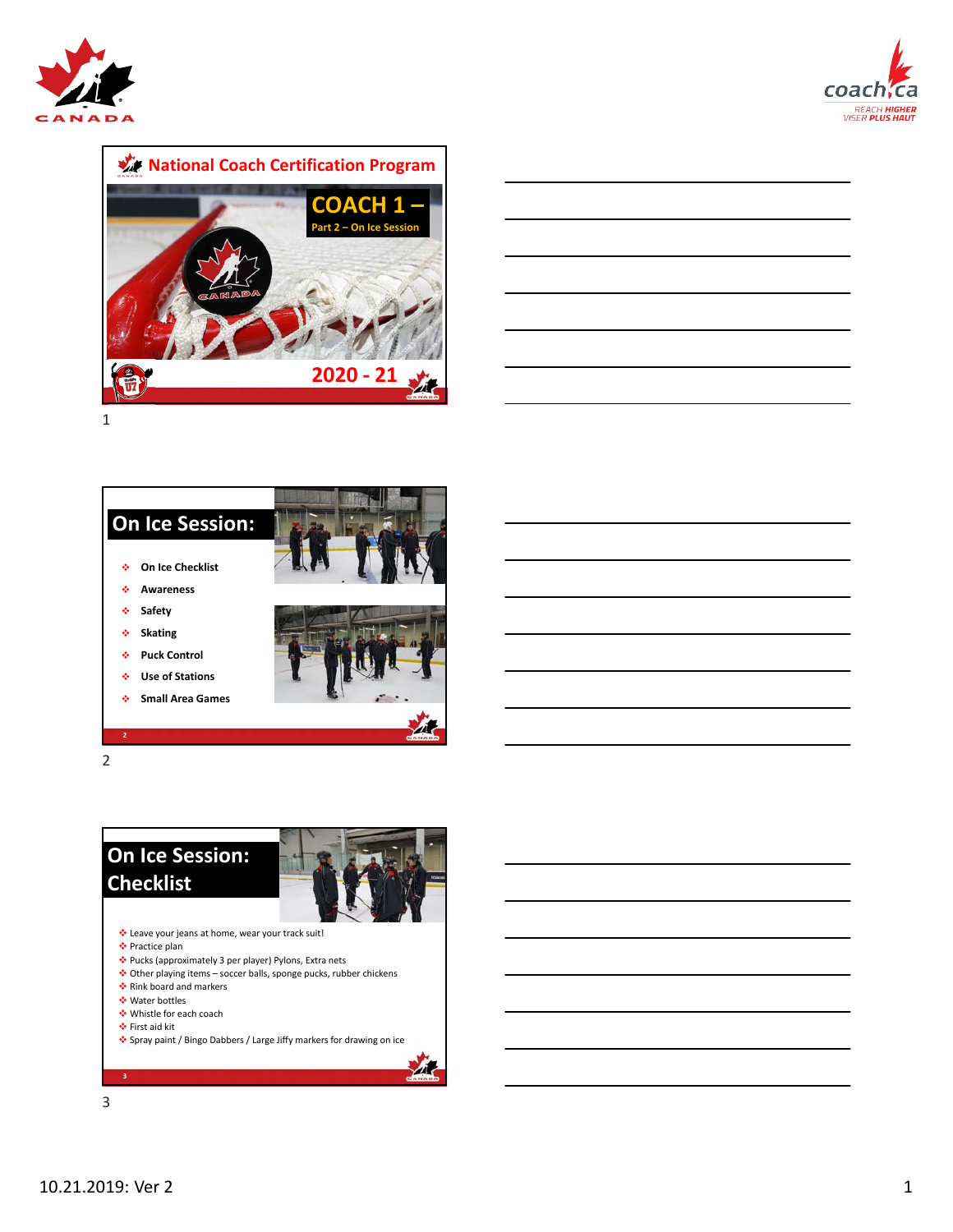







- 
- Scan the ice before speaking be sure group is quiet
- Speak clearly and make eye contact with all players
- Use changes in your tone of voice to communicate varying moods.
- Use language that is easy to understand and appropriate for the age level



**5**

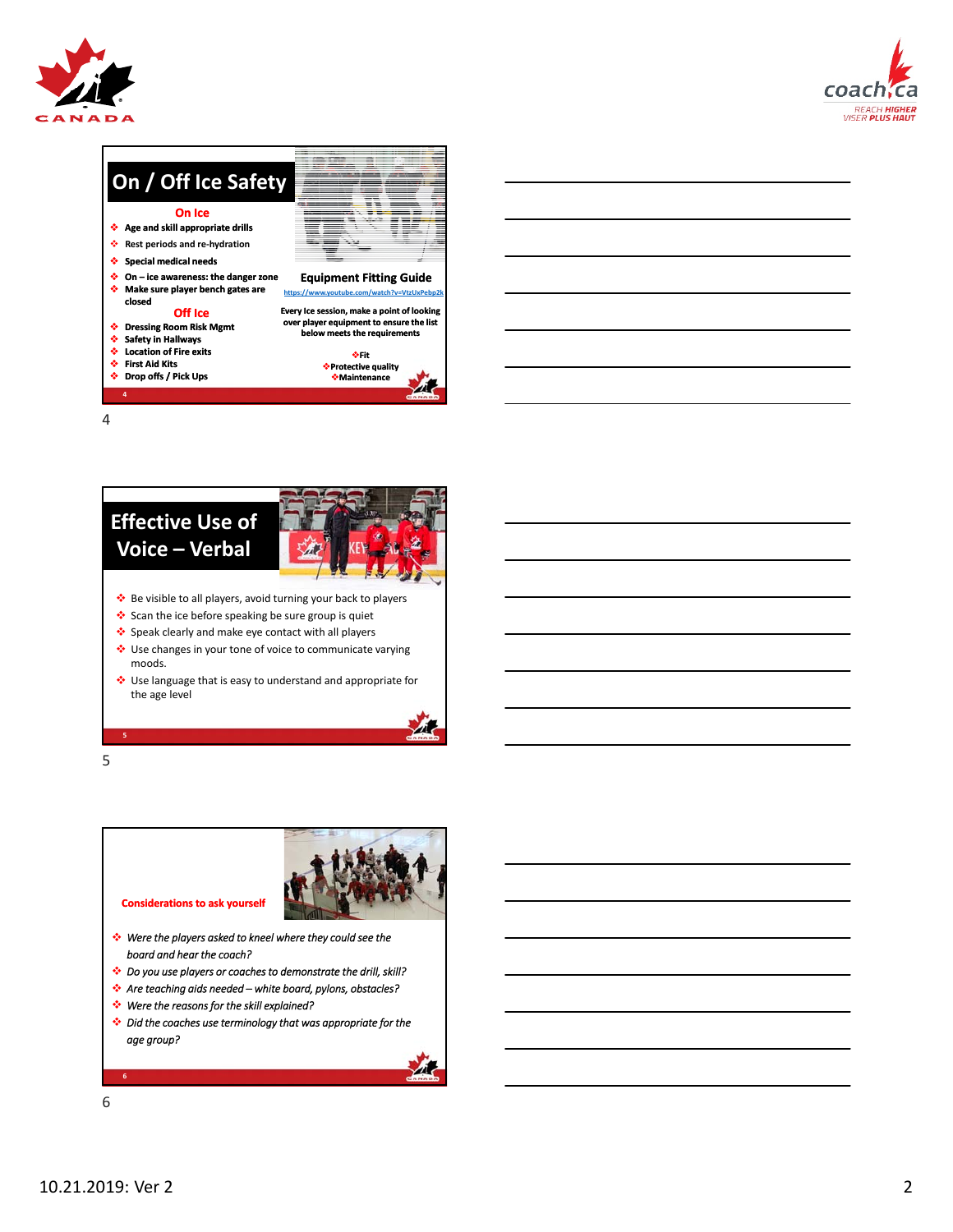









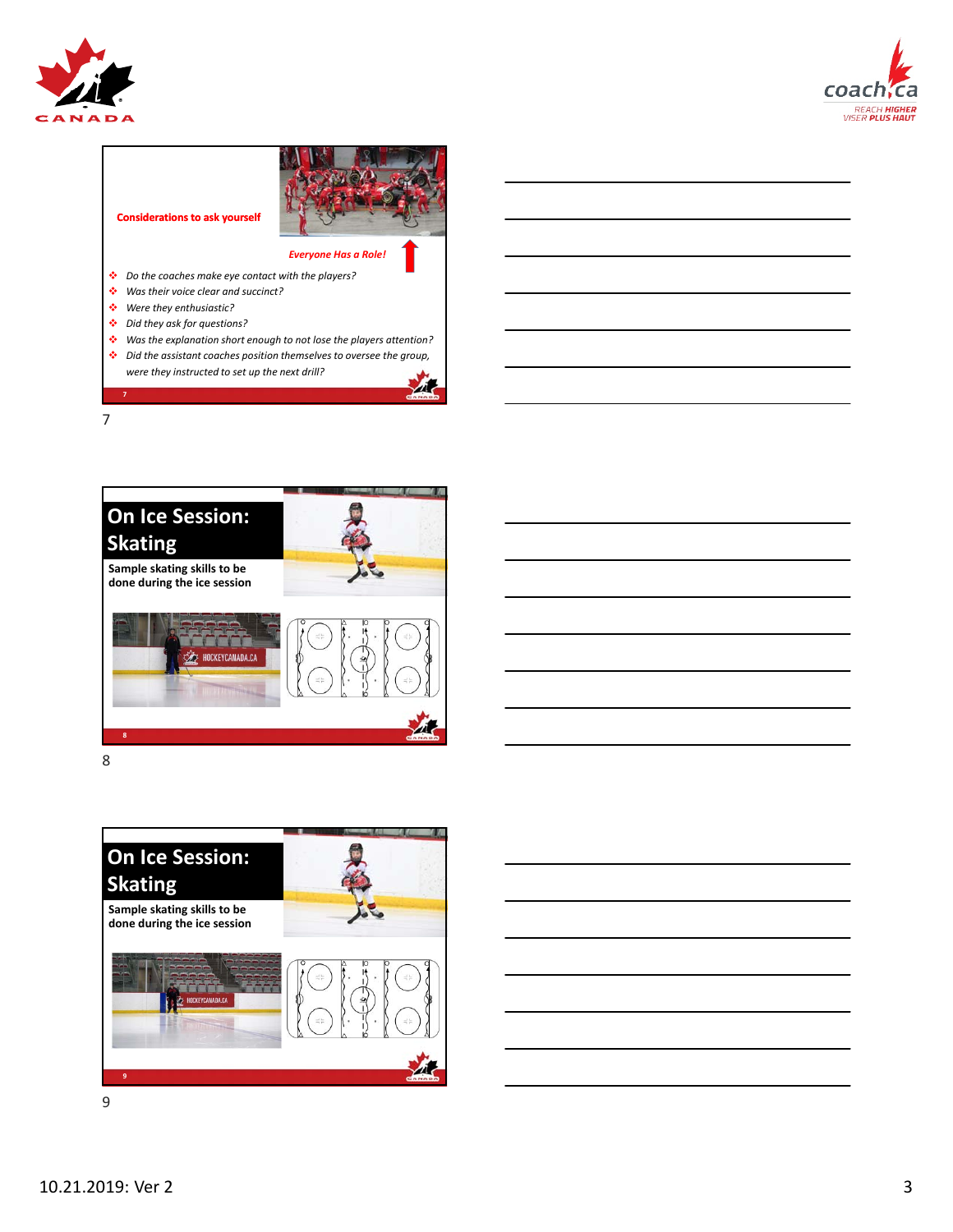





![](_page_3_Picture_3.jpeg)

![](_page_3_Picture_5.jpeg)

![](_page_3_Picture_6.jpeg)

![](_page_3_Picture_7.jpeg)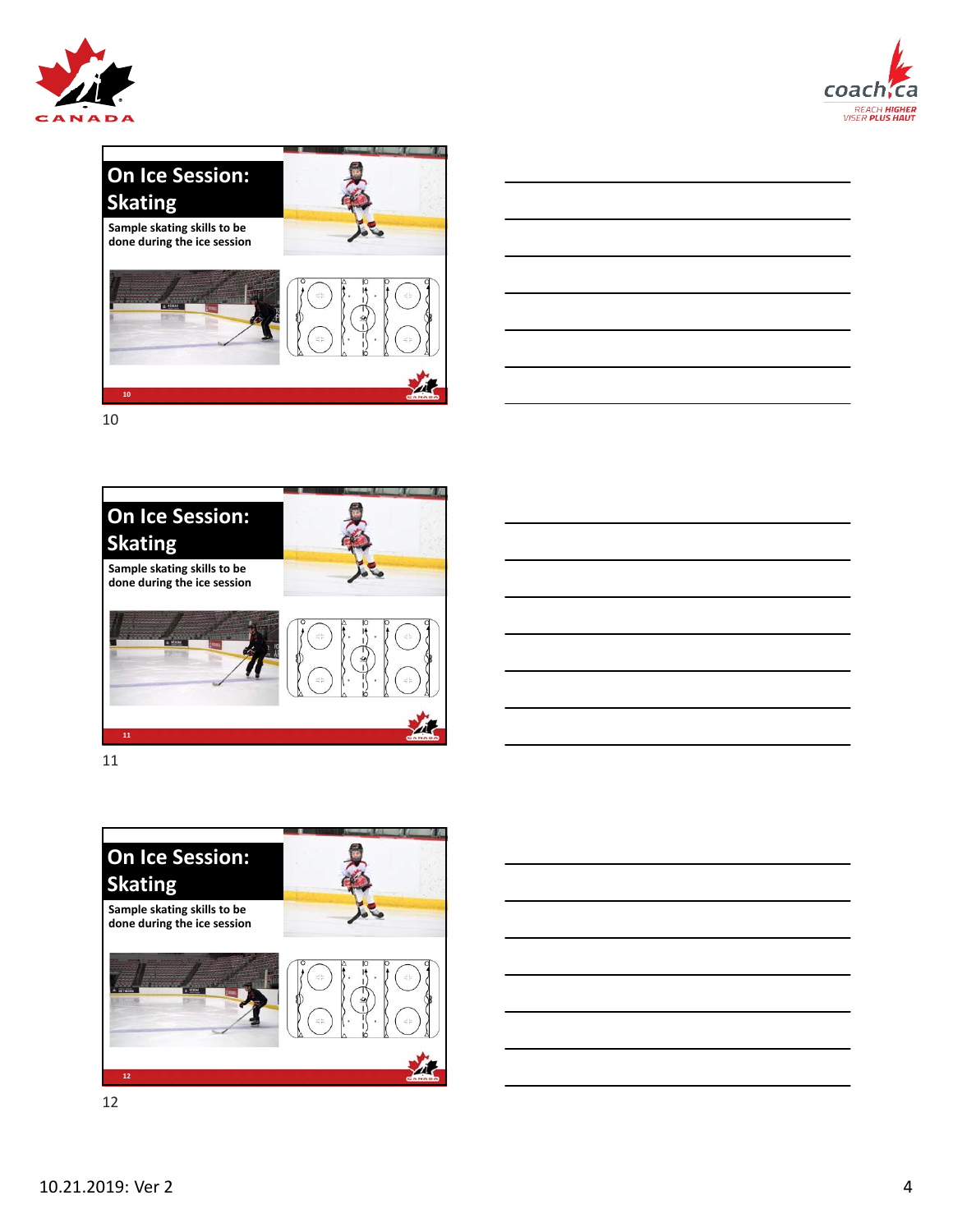![](_page_4_Picture_0.jpeg)

![](_page_4_Picture_1.jpeg)

![](_page_4_Picture_2.jpeg)

![](_page_4_Figure_3.jpeg)

![](_page_4_Picture_5.jpeg)

![](_page_4_Picture_6.jpeg)

![](_page_4_Picture_7.jpeg)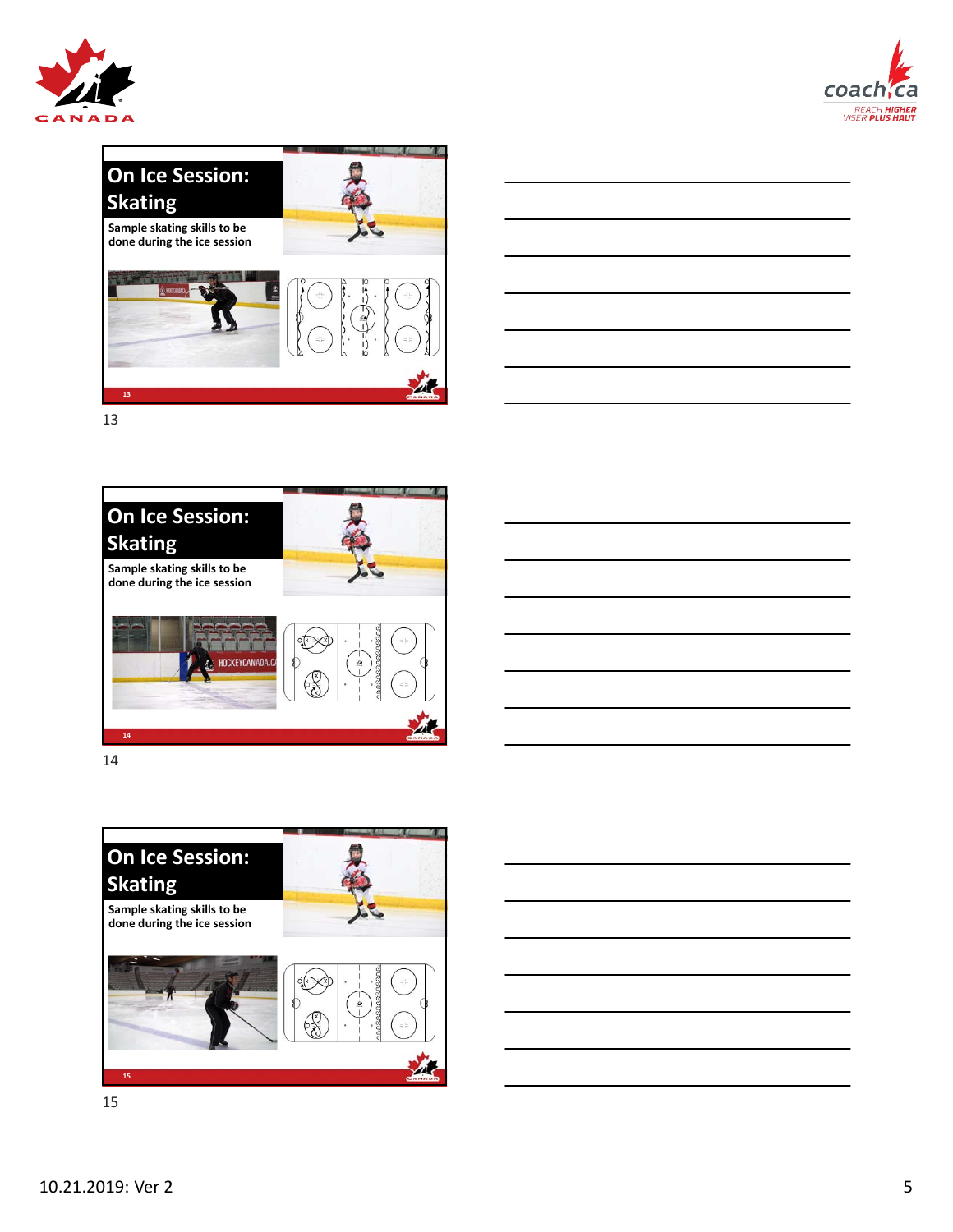![](_page_5_Picture_0.jpeg)

![](_page_5_Picture_1.jpeg)

![](_page_5_Picture_2.jpeg)

![](_page_5_Figure_3.jpeg)

![](_page_5_Picture_5.jpeg)

![](_page_5_Picture_6.jpeg)

![](_page_5_Picture_7.jpeg)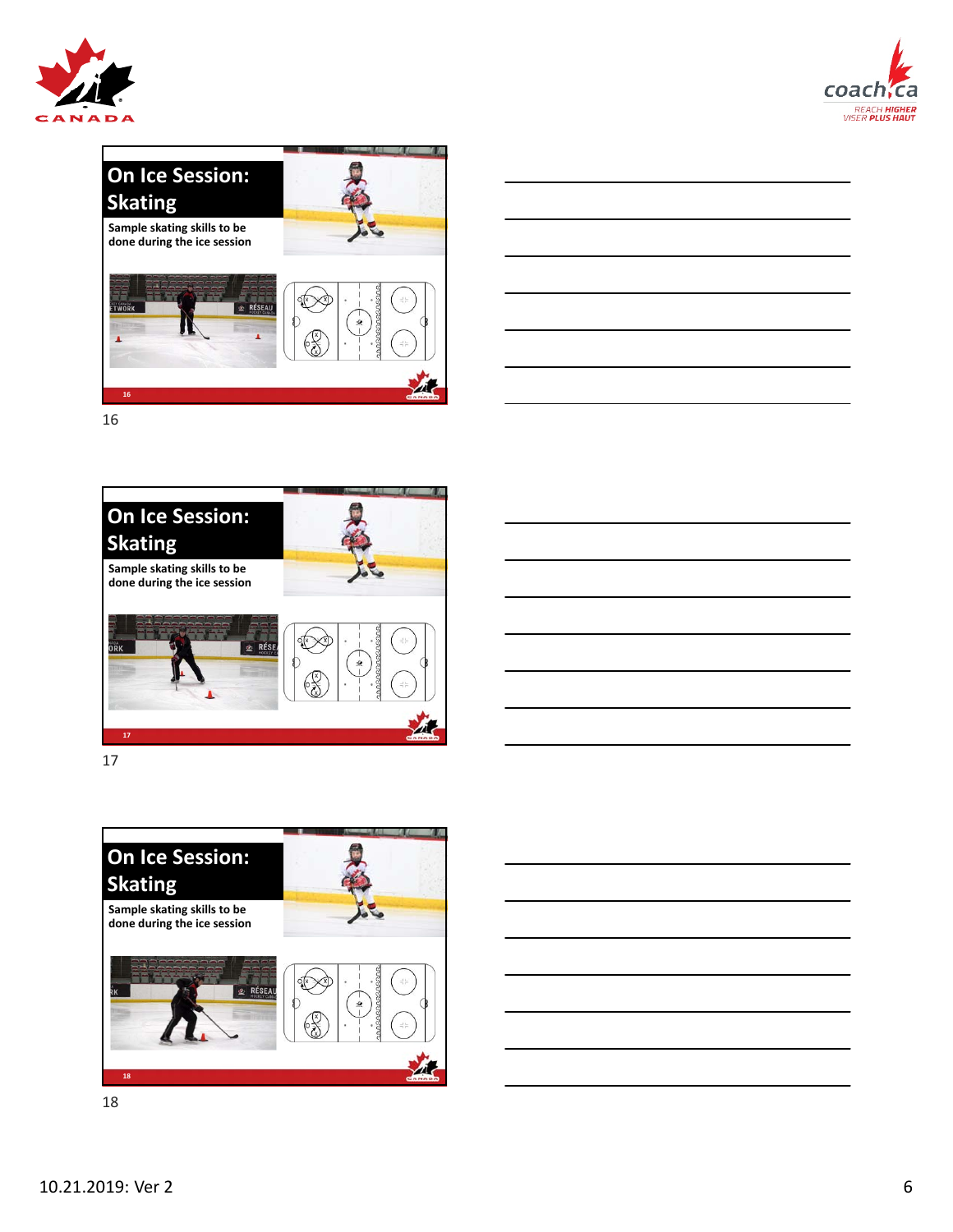![](_page_6_Picture_0.jpeg)

![](_page_6_Picture_1.jpeg)

![](_page_6_Picture_2.jpeg)

![](_page_6_Figure_3.jpeg)

![](_page_6_Picture_5.jpeg)

![](_page_6_Picture_6.jpeg)

![](_page_6_Picture_7.jpeg)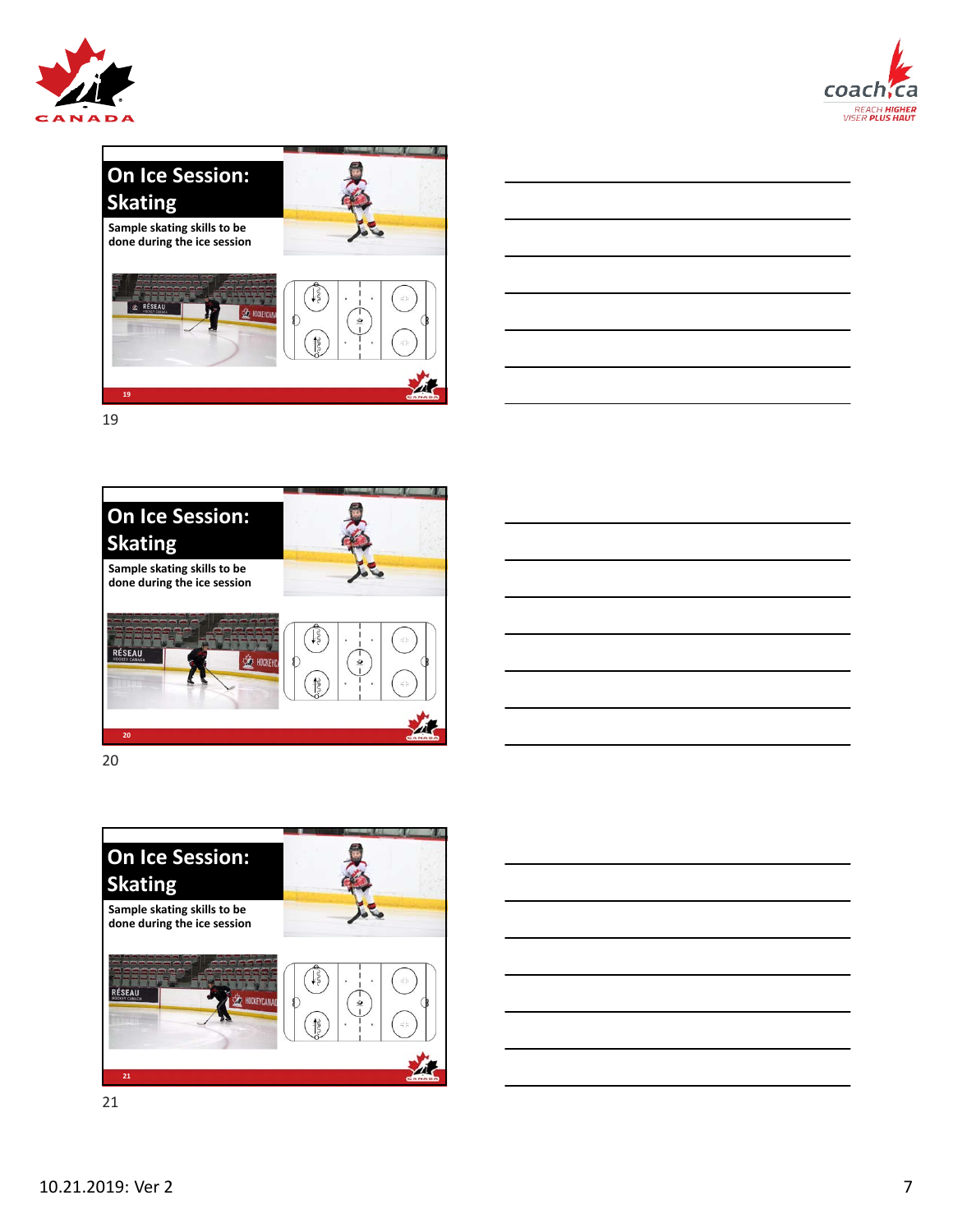![](_page_7_Picture_0.jpeg)

![](_page_7_Picture_1.jpeg)

![](_page_7_Picture_2.jpeg)

![](_page_7_Figure_3.jpeg)

![](_page_7_Picture_5.jpeg)

![](_page_7_Picture_6.jpeg)

![](_page_7_Picture_7.jpeg)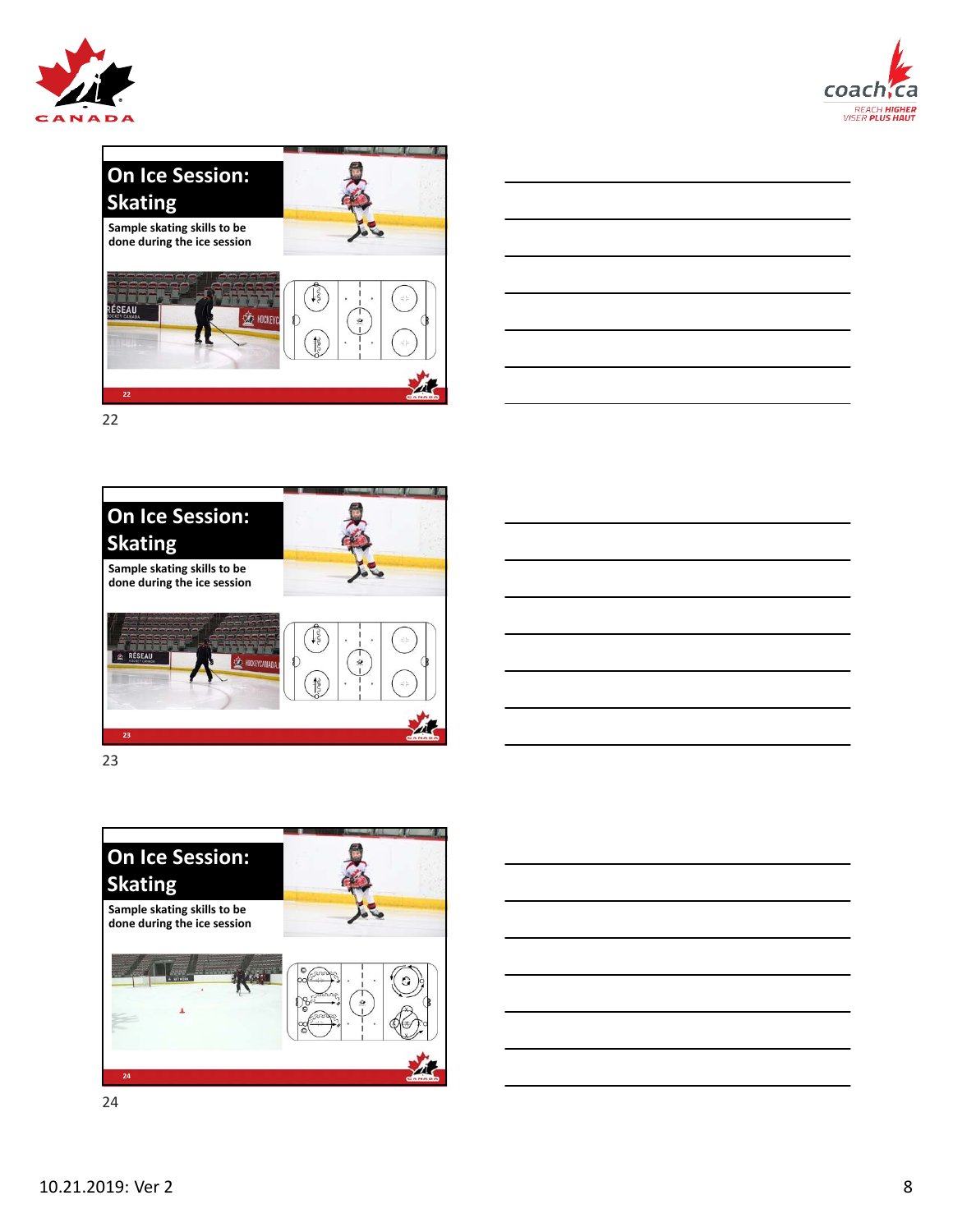![](_page_8_Picture_0.jpeg)

![](_page_8_Picture_1.jpeg)

![](_page_8_Picture_2.jpeg)

![](_page_8_Figure_3.jpeg)

![](_page_8_Picture_5.jpeg)

![](_page_8_Picture_6.jpeg)

![](_page_8_Picture_7.jpeg)

![](_page_8_Picture_8.jpeg)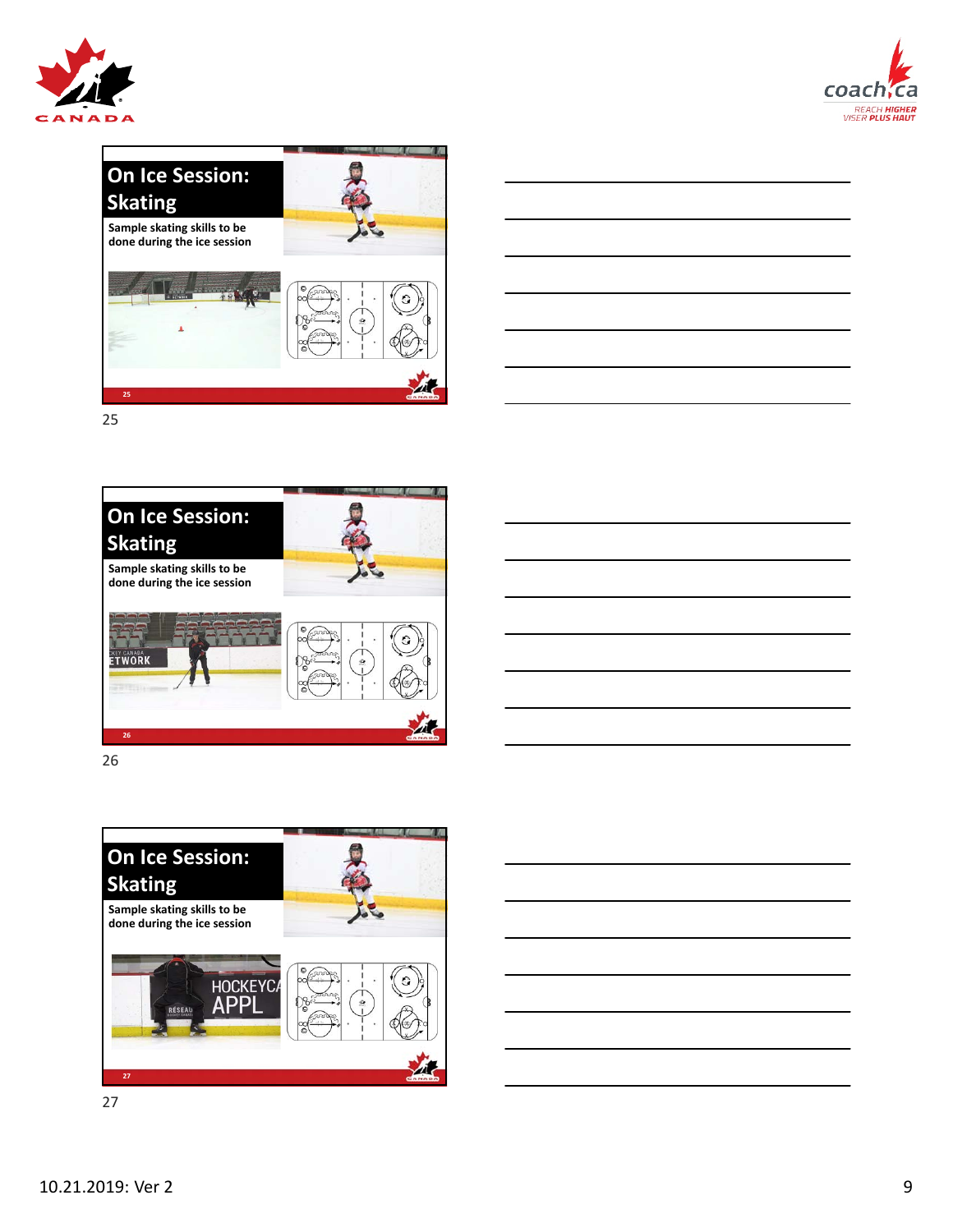![](_page_9_Picture_0.jpeg)

![](_page_9_Picture_1.jpeg)

![](_page_9_Picture_2.jpeg)

![](_page_9_Figure_3.jpeg)

![](_page_9_Picture_5.jpeg)

![](_page_9_Picture_6.jpeg)

![](_page_9_Picture_7.jpeg)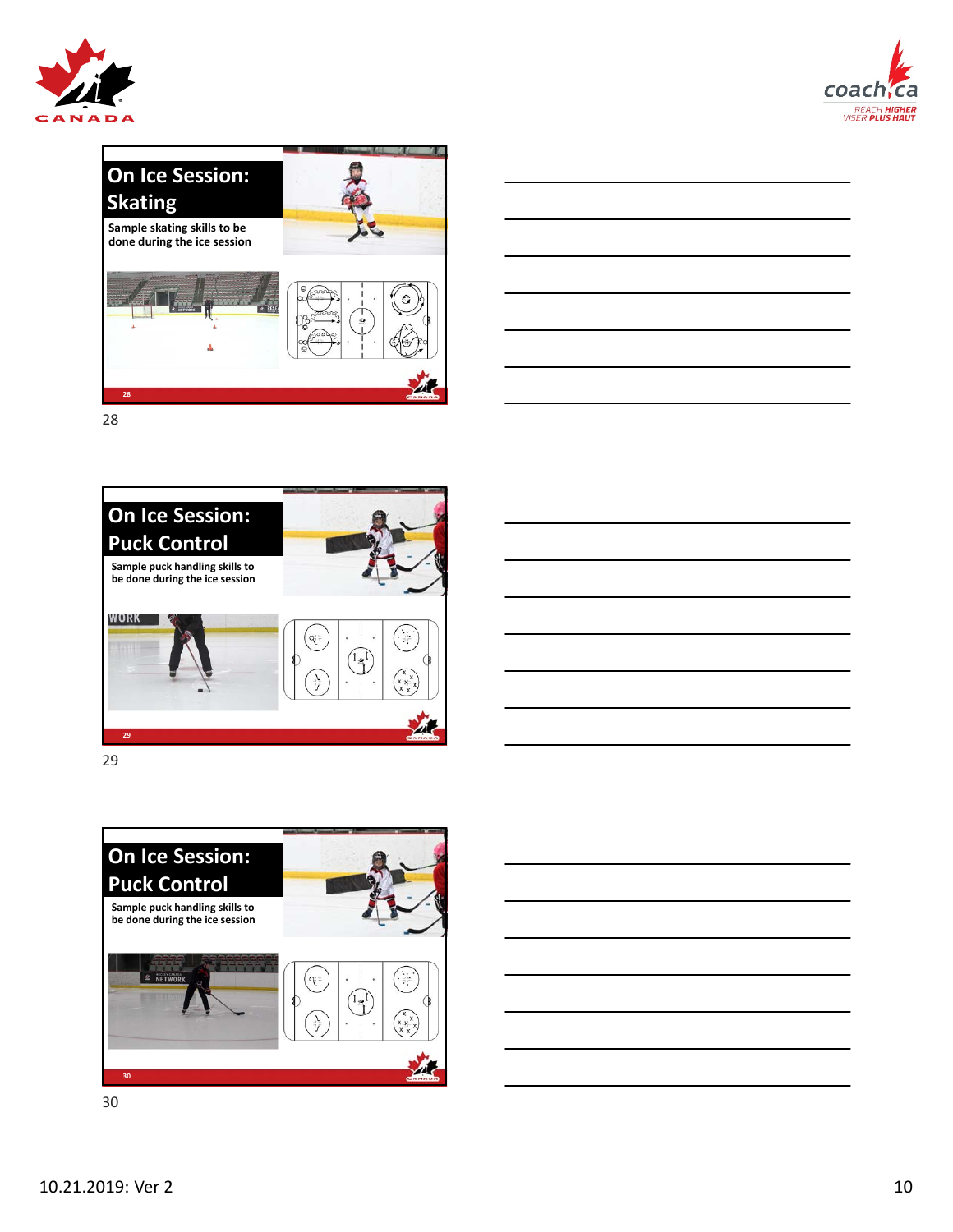![](_page_10_Picture_0.jpeg)

![](_page_10_Picture_1.jpeg)

![](_page_10_Picture_2.jpeg)

![](_page_10_Figure_3.jpeg)

![](_page_10_Picture_5.jpeg)

![](_page_10_Picture_6.jpeg)

![](_page_10_Picture_7.jpeg)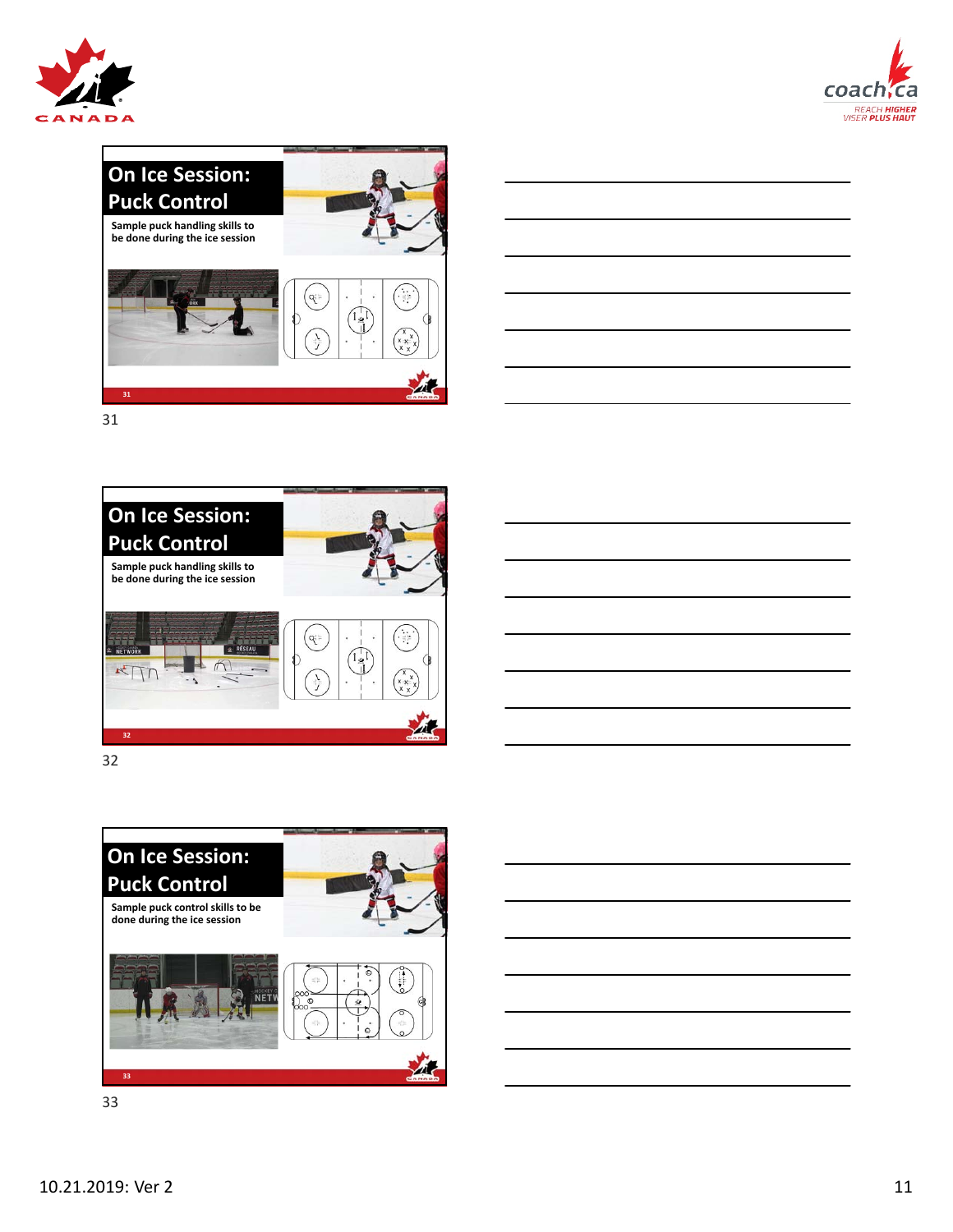![](_page_11_Picture_0.jpeg)

![](_page_11_Picture_1.jpeg)

![](_page_11_Figure_2.jpeg)

![](_page_11_Figure_3.jpeg)

![](_page_11_Picture_5.jpeg)

![](_page_11_Picture_6.jpeg)

![](_page_11_Picture_7.jpeg)

![](_page_11_Figure_8.jpeg)